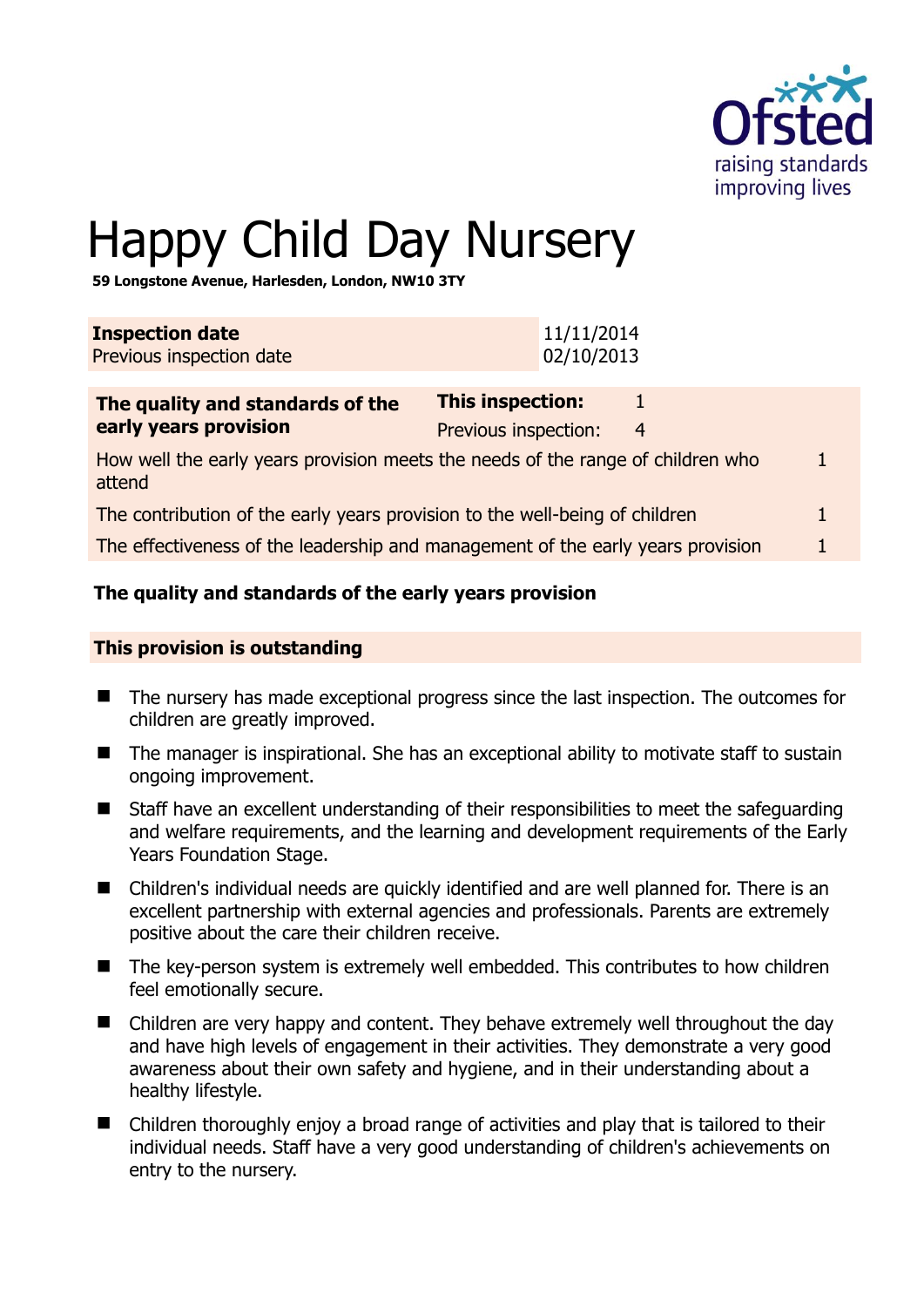#### **Information about this inspection**

Inspections of registered early years provision are:

- scheduled at least once in every inspection cycle the current cycle ends on 31 July 2016
- scheduled more frequently where Ofsted identifies a need to do so, for example where provision was previously judged inadequate
- brought forward in the inspection cycle where Ofsted has received information that suggests the provision may not be meeting the legal requirements of the Early Years Foundation Stage or where assessment of the provision identifies a need for early inspection
- prioritised where we have received information that the provision is not meeting the requirements of the Early Years Foundation Stage and which suggests children may not be safe
- scheduled at the completion of an investigation into failure to comply with the requirements of the Early Years Foundation Stage.

The provision is also registered on the voluntary and compulsory parts of the Childcare Register. This report includes a judgment about compliance with the requirements of that register.

## **Inspection activities**

- $\blacksquare$ The inspector observed children in the play and their interactions with staff both indoors and outdoors.
- The inspector spoke to the management team about how they evaluate their provision of care and the improvements made since the last inspection.
- $\blacksquare$  The inspector spoke to children, staff and parents.
- The inspector and the manager completed two joint observations.
- The inspector sampled the nursery's documentation and children's learning journals.

# **Inspector**

Aileen Finan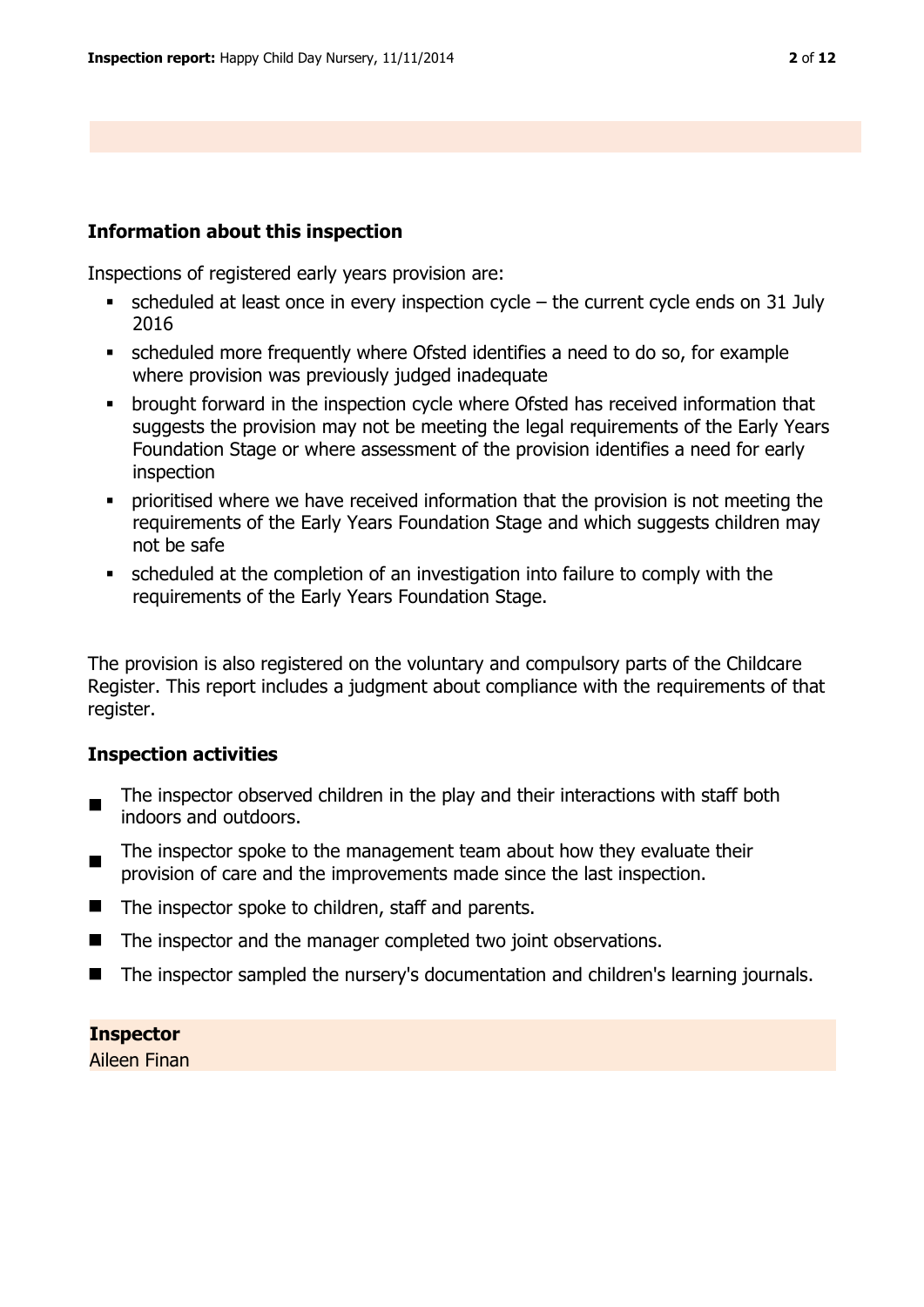# **Full report**

#### **Information about the setting**

Happy Child Day Nursery is owned by the Treetops group, and is one of 50 nurseries owned by this group. Happy Child Day Nursery registered in 1997. It operates from a purpose-built building in Harlesden, within the London Borough of Brent. There are four base rooms and the children have access to a sensory room and a room dedicated for physical play. There are two garden spaces for children to take part in outdoor play. The nursery is registered on the Early Years Register and the compulsory and voluntary parts of the Childcare Register. There are currently 52 children on roll in the early years age group. The provider receives funding for the provision of free early education to children aged three and four years. The nursery supports children with special educational needs and/or disabilities and children who are learning to speak English as an additional language. The nursery is open each weekday, from 8am to 6pm and offers an extended day in agreement, starting at 7.30am. It operates all-year round. The nursery employs 13 staff, including the cook. Of the 12 staff working directly with children, the manager has a suitable qualification at level 4 and the deputy manager is a qualified teacher who has achieved Early Years Professional Status. Majority of the staff team hold early years qualifications and currently, two staff are undertaking childcare courses.

## **What the setting needs to do to improve further**

#### **To further improve the quality of the early years provision the provider should:**

■ enhance the ways in which children see and use numbers and mathematical language during every day play.

## **Inspection judgements**

## **How well the early years provision meets the needs of the range of children who attend**

Staff offer children rich, varied and challenging opportunities to learn. They demonstrate high standards of teaching and interaction with children. As a result, children are thoroughly enjoying their time at nursery. They are highly motivated and engaged in what they do. Staff interact exceptionally well as children explore outdoors. For example, as the children looked at the flour in the large tray, staff added glitter to the flour and they discussed what this looked like. Proactive staff helped children to explore their ideas further and asked the children what else they could add. Children confidently made various suggestions including paint and water. Staff encouraged the children to see what happened next. Carefully, the children added a little water. They commented that the mixture was slimy. Staff explained further that as they added more water, the flour turned to dough. This helps children to anticipate change and to be confident to explore ideas. Children are aware of their surroundings. They played happily alongside each other with a toy garage and cars. With support from staff, they listened to the different noises of the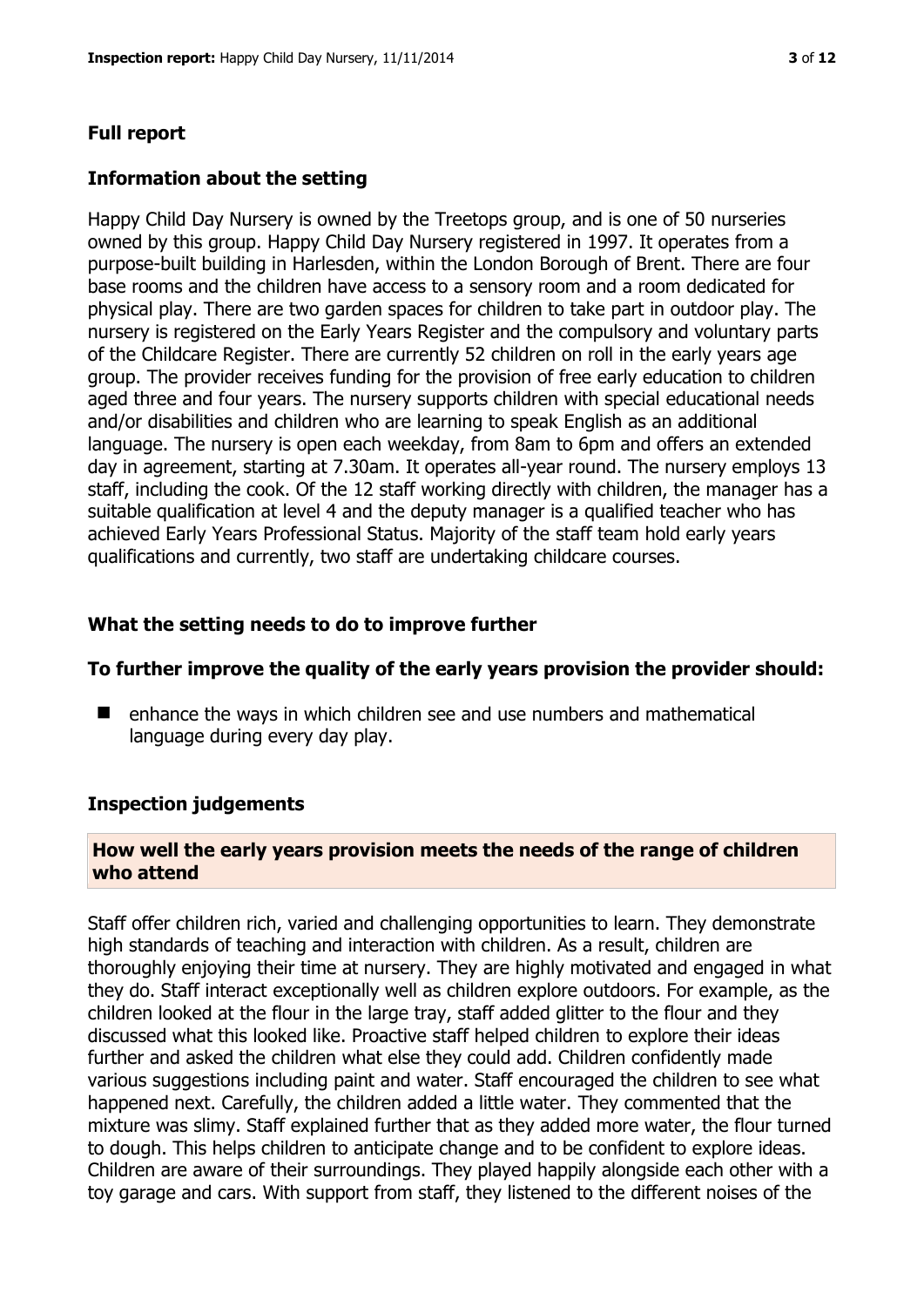traffic outside the nursery. Children listened intently and were able to identify the different noises and stated that, 'There is a lot of traffic today'.

There is a sharp focus on how children use their social skills, communication and language. Staff plan activities exceptionally well and explain carefully to children about what they are doing. For example, children responded that they knew they had to take turns and were extremely confident to find matching pairs in the card game. They demonstrated exceptional recall about where the matching pair may be in subsequent turns. However, staff miss some opportunities to extend mathematical learning further, for example, by encouraging children to count how many cards they had, for example, at the end of the game.

During the role play in the construction site, children were dynamic in using their imagination. For example, they sat at the reception desk and welcomed the builders by saying hello and good afternoon. The children signed each other in to the visitor's record, by identifying their friends by the first letter of their name. The children were extremely able to interpret these letters and write with minimal support. This is because staff are skilful, and allow children to lead their play, interacting only when needed or when extending learning. Later, staff played alongside the children, who built, swept-up earth, stones and pebbles. The children actively used the role-play wheelbarrows and sand mixer or placed cones out. Staff asked the children what they were building as they constructed the plastic bricks into towers. However, staff miss the occasional opportunity to extend children's understanding of different sizes as they built their houses. Nevertheless, staff were extremely attentive and the children highly engaged in their chosen activity.

Babies and toddlers thoroughly enjoy sensory play activities. They explored expectantly with shaving foam and paints. Staff promoted children's awareness of language, texture and colour by interacting warmly, naming colours, counting fingers in the foam, and tracing patterns for example. Staff demonstrated to children what to do with the foam and the paint and children quickly followed their lead. Staff used effective language, sounding the names of the colours slowly so that children could clearly hear the words and put these in to context. Later in the afternoon, staff repeated the sensory activity. This enabled staff to extend children's learning effectively with a broader selection of texture and exploration. Children listened to staff who introduced new terms such as sticky and soft as they explored. This very good practice fully promotes children's awareness of their senses and promotes their language and physical skills very well.

Staff make extremely accurate observations and assessments about what children do, and how they are achieving. The staff base these assessments on what they know about the children. This knowledge is passed on from one key person to the next, as children move on through nursery. Highly reflective practice takes place in all rooms to ensure that activities are evaluated appropriately, and that staff understand children's emerging interests. Due to precise assessments carried out by staff, children benefit from an extremely broad range of learning. Consequently, all children are making very good progress in line with their age and stage of development and in accordance to their achievements on entry to the nursery. Management monitor planning highly effectively to ensure they make timely interventions if children are in need of additional support. There are highly effective strategies in place to promote how staff engage with parents and how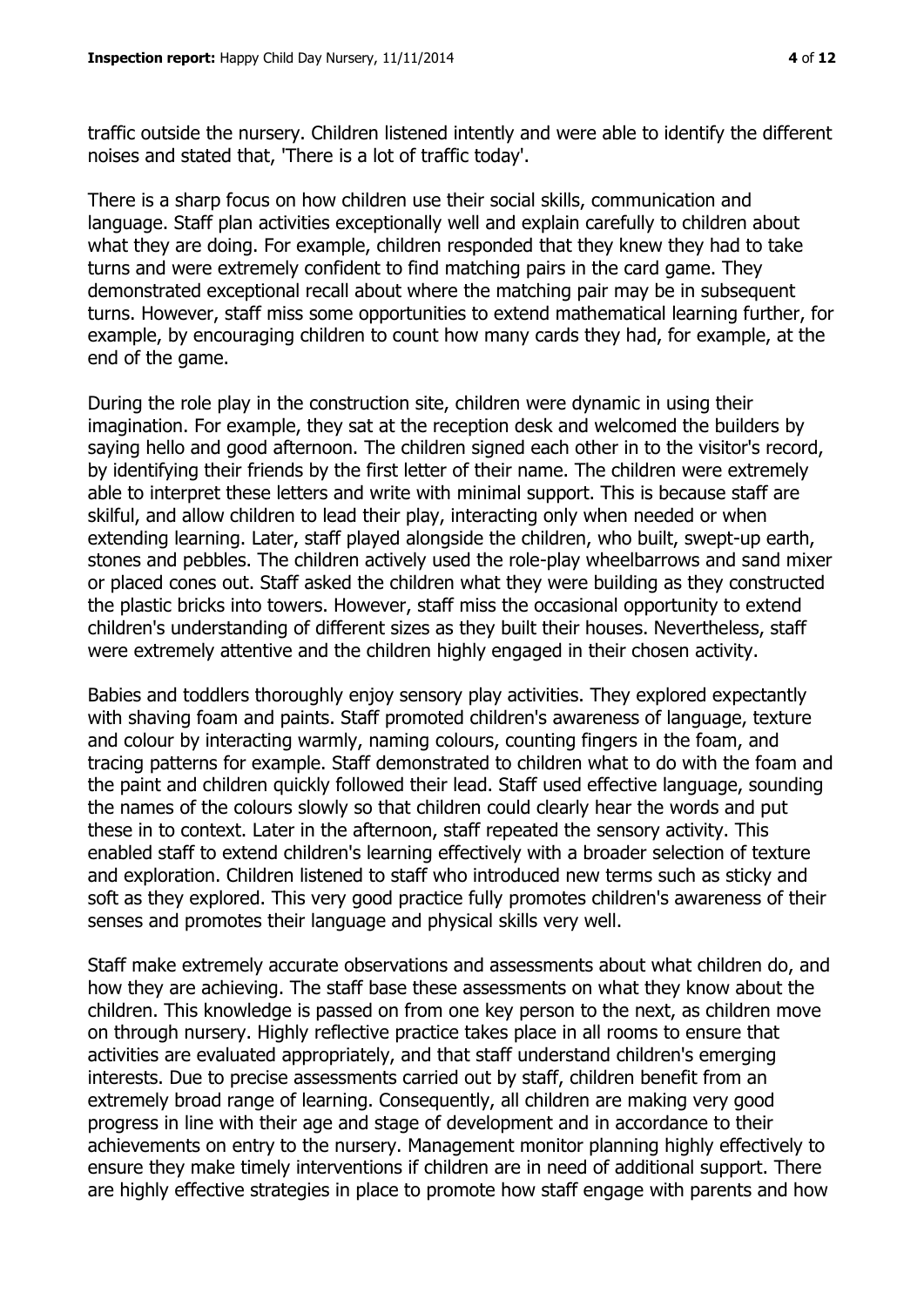learning is shared between the nursery and home. Staff encourage parents to be part of children's learning. Parents are fully included in this practice, for example, from when children enter nursery, when children move between age group rooms, and when children leave for school. In addition, well-established partnerships with local schools promote children's readiness for their next stage of learning.

#### **The contribution of the early years provision to the well-being of children**

Staff are extremely well qualified and trained. As a result, they are able to offer children a very good start in their learning and emotional well-being. Staff are extremely good role models and therefore, children demonstrate strong emotional attachments. Staff help children to develop their independence, by supporting the choices children make when deciding what to do and where to play, and in helping them to explore and reflect. Children are learning about the wider world and what this means to others. They show incredible high levels of self-control. For example, they took part in a remembrance service. Extremely warm and caring staff offered a narrative to the children, in a tactful and careful way about what this day means. The staff added that today we think quietly for two minutes to remember people who fought in the war. Staff offered clear and sensitive explanations about the poppies and asked if children had seen people wearing them. Children were therefore cooperative in spending the time reflecting. Staff took time afterwards to recall what had just taken place, before children happily resumed their play.

The nursery is very well-resourced and offers a challenging environment for children to play in and learn. These resources and toys are in exceptionally good condition. Babies and toddlers explore through sensory exploratory play. There is now a more effective use of wooden and natural resources. Children easily access their toys and activities. Staff ensure that learning opportunities outdoors are carefully complemented to those indoors. This means that children are exceptionally willing and interested to play outdoors and as a result, thrive from additional learning opportunities that the outdoor brings. Furthermore, children thoroughly benefit from regular opportunities for fresh air and physical exercise.

The key-person and buddy system is extremely effective. Consequently, children form warm attachments with staff and feel content, happy and emotionally secure. Staff organise lunch breaks to ensure that they speak to parents collecting their key children. This means that there is continuity in the two-way systems for communication and further develops the links between home and nursery. Children's routines are followed very well. Babies and toddlers sleep according to their own routines. This means that they wake refreshed and ready to resume their play. Staff supervise the children extremely well. There is exceptional staff deployment, which means that if children need a cuddle or additional reassurance, staff are readily available to oblige.

The nursery staff have a very clear focus on children's growing awareness of how to keep themselves safe and healthy. Children are learning about their safely relative to their ages. For example, the youngest of the children are reminded about riding tricycles over the safety floor surfaces rather than the grass. Older children thoroughly enjoy engaging in role-play in the builder's den. The make-believe construction site is well equipped and has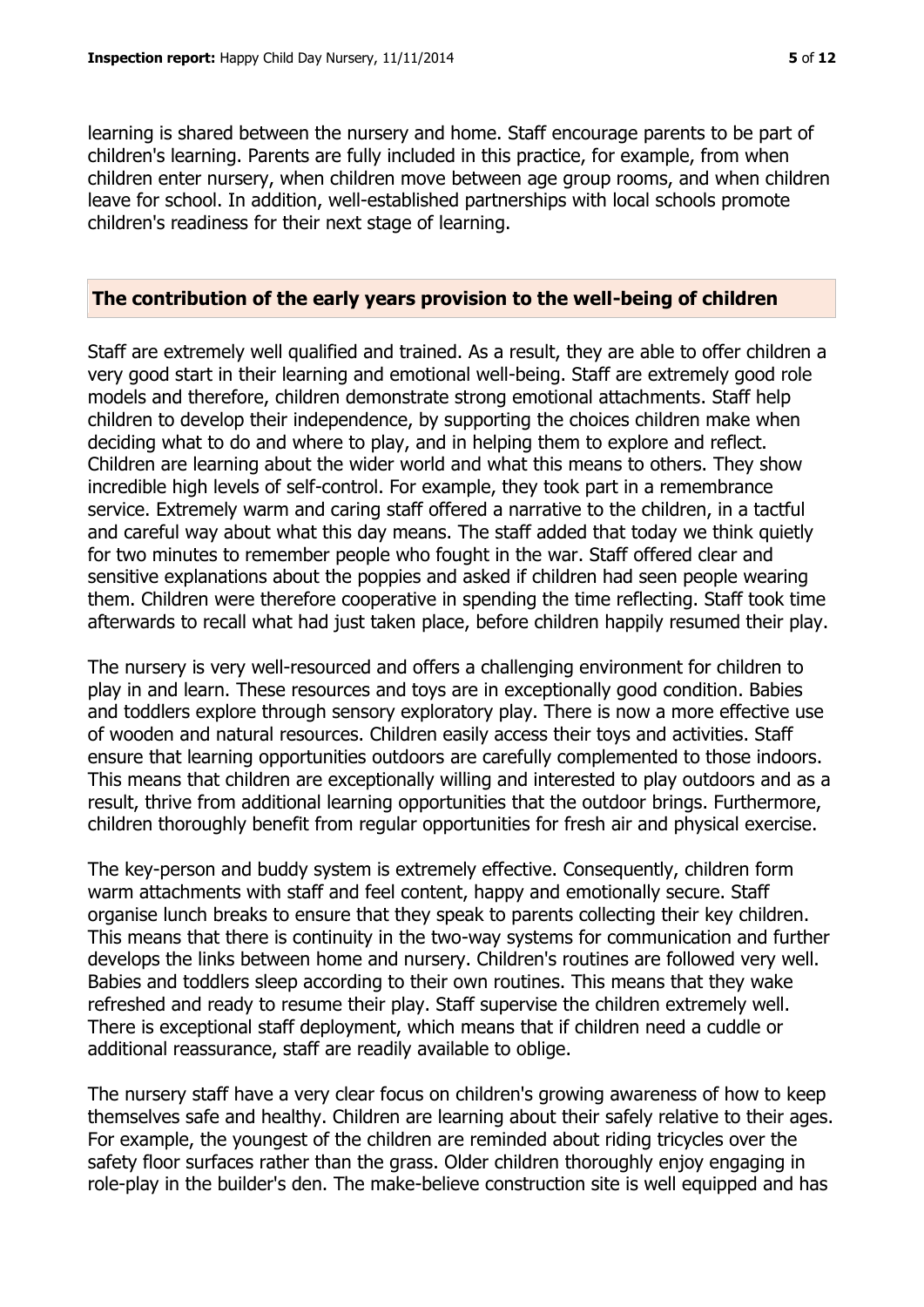a sign displayed instructing visitors it is a hard hat area. During their play, children remind one another to take a vest and a hard hat. Children even notice when a friend has their hat the wrong way around. This practice helps children to assess hazards and make risk assessments about their own safety. Staff are helping children to learn about road safety as part of group topics. They explain to children about who invented traffic lights and how these work, as well as the usefulness in directing traffic. Children learn about different types of traffic and the importance of being careful around vehicles and when walking alongside roads. Additionally, in the nursery, children understand where to hang their coats up when coming back indoors, and they help to tidy up after activities. Children are aware of their own self-care. Staff promote their independence in relation to toileting, but are readily available if needed. Children are very clear about hand-washing routines and do this with minor distraction. The nursery is part of a local authority initiative to promote healthy eating and hygiene routines. As part of this programme, children are learning about the necessity for healthy eating and dental care.

Staff ensure they understand children's individual needs, including children's dietary needs and allergies, which they adhere to at all times. The staff provide children with healthy, balanced and nutritional meals, and snacks. These are prepared and cooked on site. Lunchtimes are extremely sociable occasions, with tables laid with cloths, cutlery and glasses. Staff encourage babies and toddlers to self-feed while effectively promoting older children's independence skills. For example, children pour drinks and empty their plates once they have finished their meal. Proactive staff talk to the children about healthy eating and the vegetables they have today.

## **The effectiveness of the leadership and management of the early years provision**

The nursery offers children an excellent provision of care. Staff have contributed to the exceptional progress made since the last inspection. An inspirational manager, who has an extremely strong drive to maintain high levels of achievement for all children, leads them. Staff morale is very high. The manager uses secure systems to assess and maintain targets for improvement. Both the manager and all the staff are proactive in evaluating practice. All the actions set previously at inspection have been met.

Robust practice for the recruitment and induction of staff means the safety and well-being of children is promoted well. High-quality staff supervision further promotes the outcomes for children. There is a well-planned and targeted programme to support the professional development of the staff. This has a positive impact on the lives of children and how they learn and achieve developmentally.

Safeguarding and child protection practice is central to the nursery. Staff demonstrate a very good understanding of the safeguarding and welfare requirements Early Years Foundation Stage. They have a clear knowledge and understanding of the responsibilities to keeping children safe and in promoting their welfare. All staff complete safeguarding children training as part of their induction. They understand the procedures to take should they have any concerns about a child in their care. Furthermore, all staff hold a recognised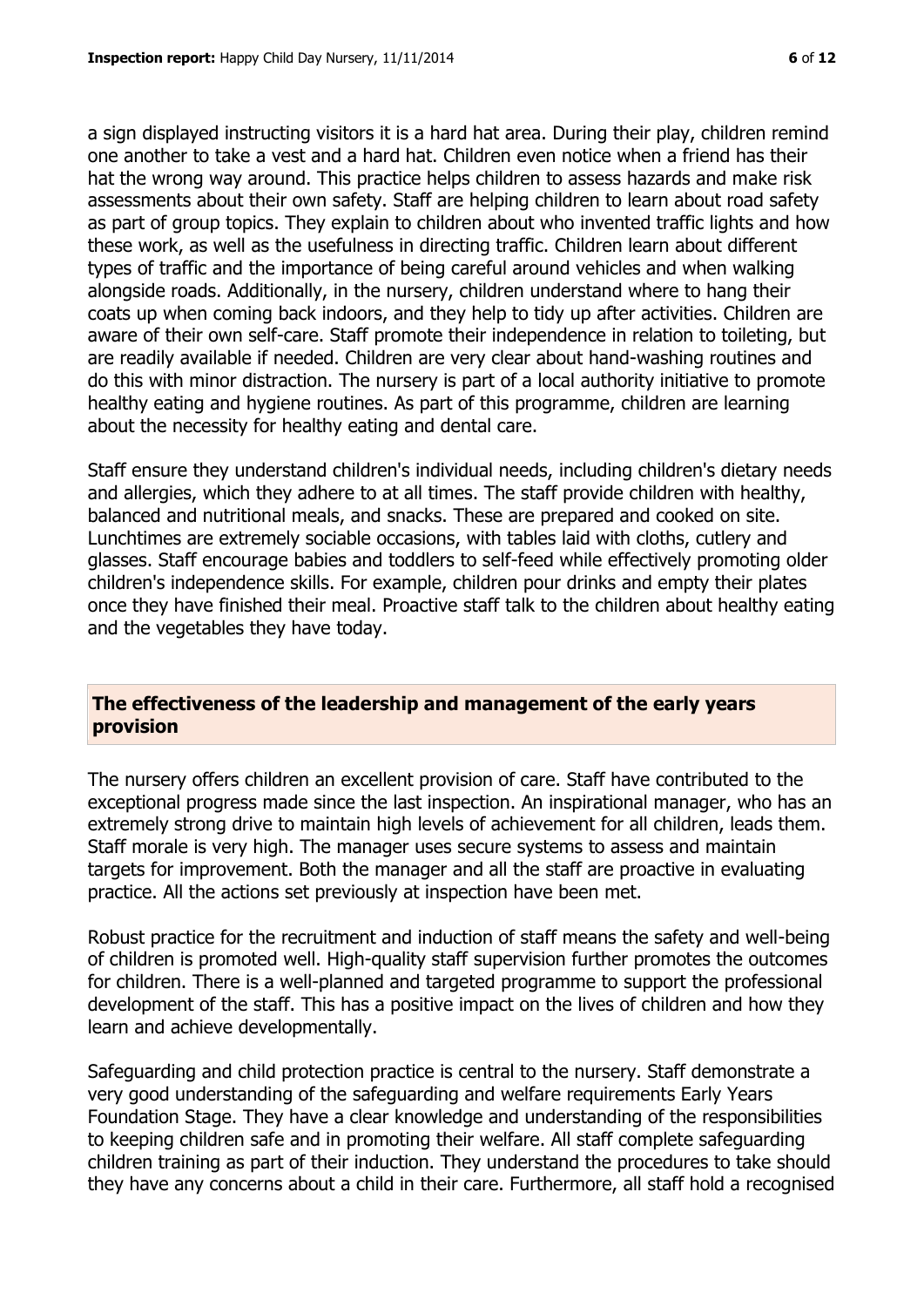paediatric first-aid training certificate. Consequently, staff are confident to deal with any minor accidents that may occur, and there are always staff readily available with this knowledge in times of medical emergency. This very good practice promotes the wellbeing of children extremely well.

The nursery staff implement robust policies and procedures, which they adhere to consistently in their daily practice. Procedures for documenting any complaints, safeguarding issues, accidents, medication and children's attendance are consistently completed as required. Following the last inspection, staff conducted an extensive review of the play rooms and outdoor spaces. As a result, robust and regular reviews of the indoor and outdoor areas are carried out to assess any risks or hazards, which mean that children can play happily and safely. The security of the building is of utmost importance. Staff are deployed extremely well throughout the day.

The nursery environment is highly inclusive and very welcoming. Resources are easily accessible at children's height. Following the last inspection, the new manager instigated a training programme to promote how staff fulfil their responsibilities to promote the learning and development requirements. This has been highly successful. The key-person system is well embedded and positively promotes how children settle into nursery and the secure emotional bonds they make with the staff who lead in their care. There are exceptionally systems to promote how staff find out about children and their achievements on entry to the setting. This enables staff to gain a better understanding of how to observe, assess and plan for children initially. There is an extremely high importance placed on monitoring children's assessments. Staff are making consistent and accurate observations, based on how well they know the children. Consequently, staff tailor learning to children's individual needs. Staff are highly effective in identifying any gaps in children's needs and offer timely support for children who require additional intervention. As a result, all children are making very good progress in relation to their development on entry. They are very capable of achieving their potential and show readiness for their next stage of learning.

There are extremely well-embedded partnerships with external professional agencies. These partnerships make a strong contribution in promoting the outcomes for children. Partnerships with parents are highly positive. Parents are invited to be part of their children's learning, for example, by contributing to children's journals about what they did at the weekend or when on holiday. Staff provide parents with an extremely thorough verbal feedback at the end of the day and all parents attend twelve-weekly reviews with their child's key person. This means that there are consistent opportunities to discuss the progress children make and talk about children's planned next steps.

Parents are extremely positive about the care their children receive. They understand about the key-person system and the role of their child's key person. Parents are respectful about the skills and input of the manager as well as the staff who look after their children. They state that their children are very happy to attend and are making very good progress. Parents add that staff are supportive during settling-in times and when children move on from one age group room to another. Parents explained that they receive detailed information about what their children are learning, and that their children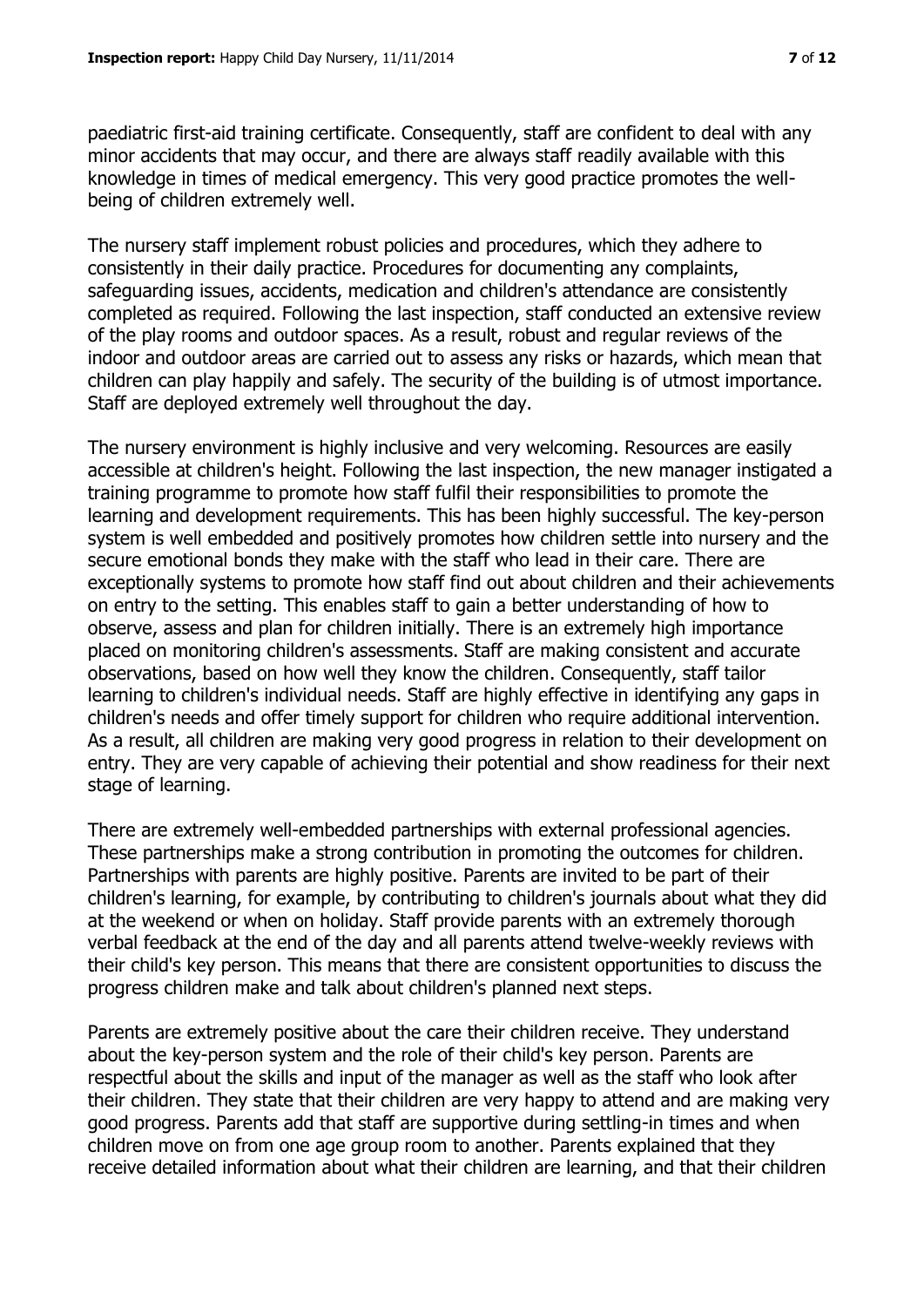are highly independent and very good at socialising with others.

# **The Childcare Register**

| The requirements for the compulsory part of the Childcare Register are | Met |
|------------------------------------------------------------------------|-----|
| The requirements for the voluntary part of the Childcare Register are  | Met |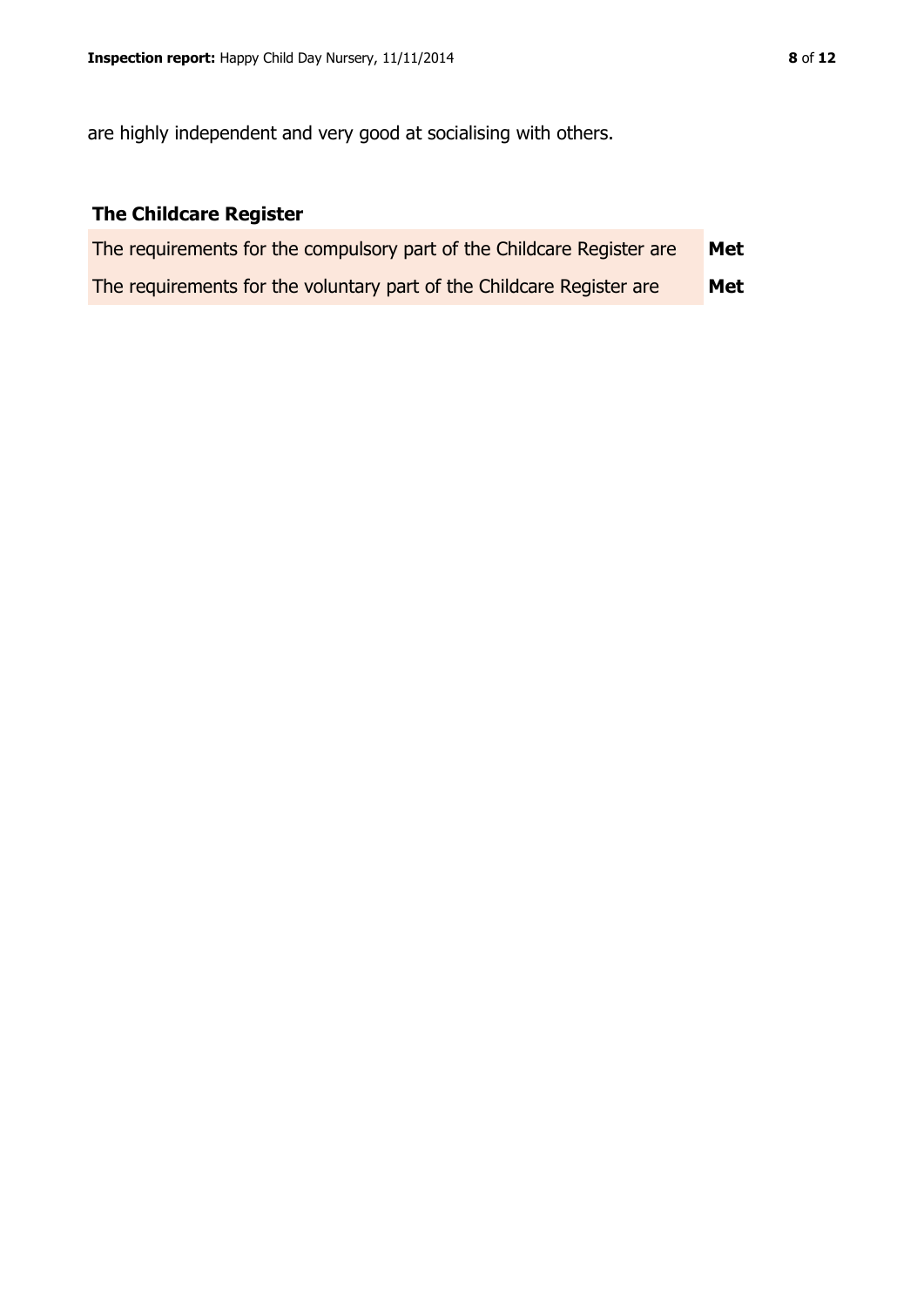# **What inspection judgements mean**

# **Registered early years provision**

| <b>Grade</b> | <b>Judgement</b>        | <b>Description</b>                                                                                                                                                                                                                                                                                                                                                                                |
|--------------|-------------------------|---------------------------------------------------------------------------------------------------------------------------------------------------------------------------------------------------------------------------------------------------------------------------------------------------------------------------------------------------------------------------------------------------|
| Grade 1      | Outstanding             | Outstanding provision is highly effective in meeting the needs<br>of all children exceptionally well. This ensures that children are<br>very well prepared for the next stage of their learning.                                                                                                                                                                                                  |
| Grade 2      | Good                    | Good provision is effective in delivering provision that meets<br>the needs of all children well. This ensures children are ready<br>for the next stage of their learning.                                                                                                                                                                                                                        |
| Grade 3      | Requires<br>improvement | The provision is not giving children a good standard of early<br>years education and/or there are minor breaches of the<br>safeguarding and welfare requirements of the Early Years<br>Foundation Stage. We re-inspect nurseries and pre-schools<br>judged as requires improvement within 12 months of the date<br>of inspection.                                                                 |
| Grade 4      | Inadequate              | Provision that is inadequate requires significant improvement<br>and/or enforcement action. The provision is failing to give<br>children an acceptable standard of early years education and/or<br>is not meeting the safeguarding and welfare requirements of<br>the Early Years Foundation Stage. It will be monitored and<br>inspected again within six months of the date of this inspection. |
| Met          |                         | There were no children present at the time of the inspection.<br>The inspection judgement is that the provider continues to<br>meet the requirements for registration.                                                                                                                                                                                                                            |
| Not met      |                         | There were no children present at the time of the inspection.<br>The inspection judgement is that the provider does not meet<br>the requirements for registration.                                                                                                                                                                                                                                |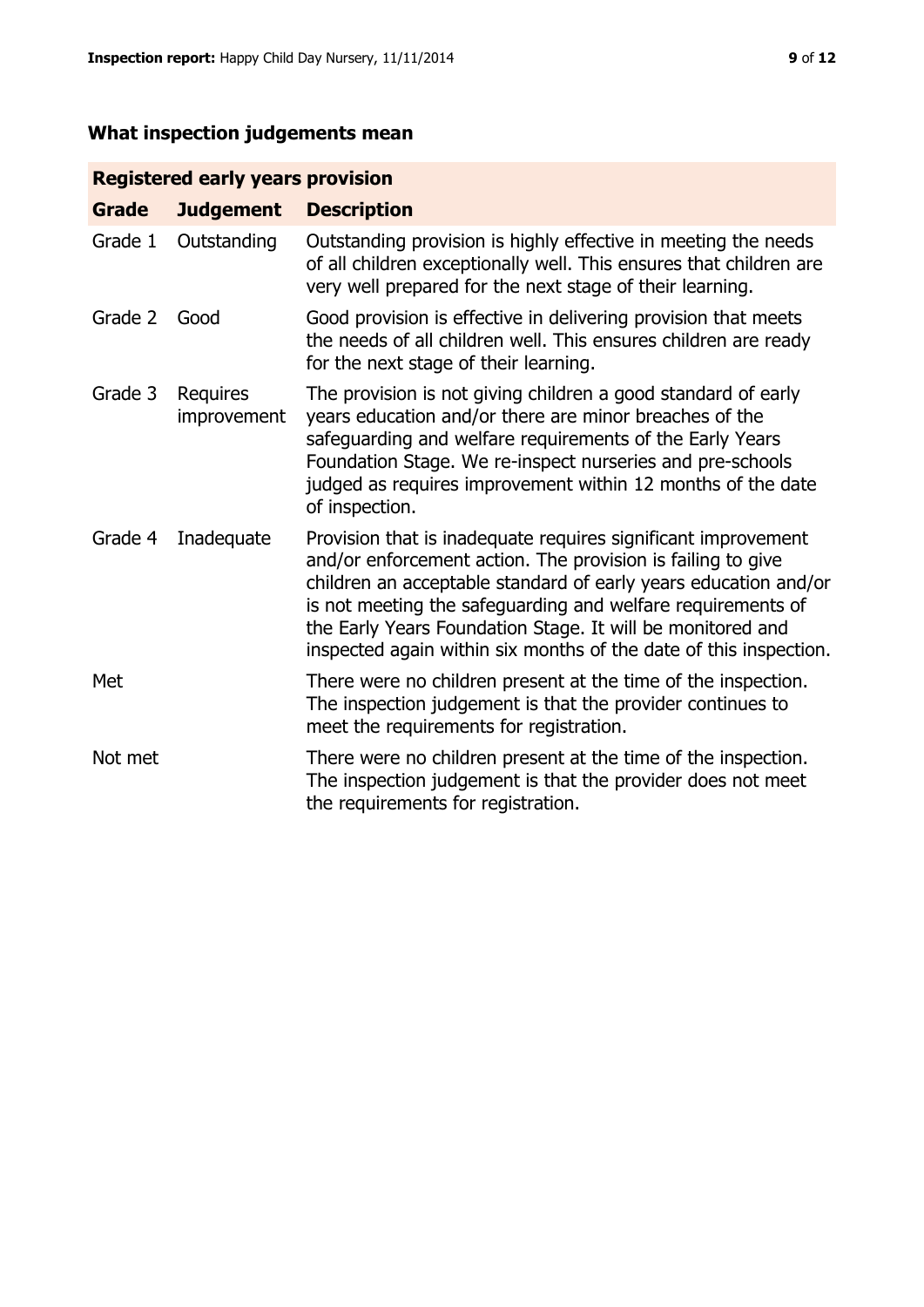#### **Inspection**

This inspection was carried out by Ofsted under sections 49 and 50 of the Childcare Act 2006 on the quality and standards of provision that is registered on the Early Years Register. The registered person must ensure that this provision complies with the statutory framework for children's learning, development and care, known as the Early Years Foundation Stage.

## **Setting details**

| Unique reference number            | 137800                   |
|------------------------------------|--------------------------|
| <b>Local authority</b>             | <b>Brent</b>             |
| <b>Inspection number</b>           | 963097                   |
| <b>Type of provision</b>           | Full-time provision      |
| <b>Registration category</b>       | Childcare - Non-Domestic |
| <b>Age range of children</b>       | $0 - 8$                  |
| <b>Total number of places</b>      | 68                       |
| Number of children on roll         | 54                       |
| <b>Name of provider</b>            | Happy Child Limited      |
| <b>Date of previous inspection</b> | 02/10/2013               |
| <b>Telephone number</b>            | 020 8961 3485            |

Any complaints about the inspection or the report should be made following the procedures set out in the guidance *'Complaints procedure: raising concerns and making complaints* about Ofsted', which is available from Ofsted's website: www.ofsted.gov.uk. If you would like Ofsted to send you a copy of the guidance, please telephone 0300 123 4234, or email enquiries@ofsted.gov.uk.

## **Type of provision**

For the purposes of this inspection the following definitions apply:

Full-time provision is that which operates for more than three hours. These are usually known as nurseries, nursery schools and pre-schools and must deliver the Early Years Foundation Stage. They are registered on the Early Years Register and pay the higher fee for registration.

Sessional provision operates for more than two hours but does not exceed three hours in any one day. These are usually known as pre-schools, kindergartens or nursery schools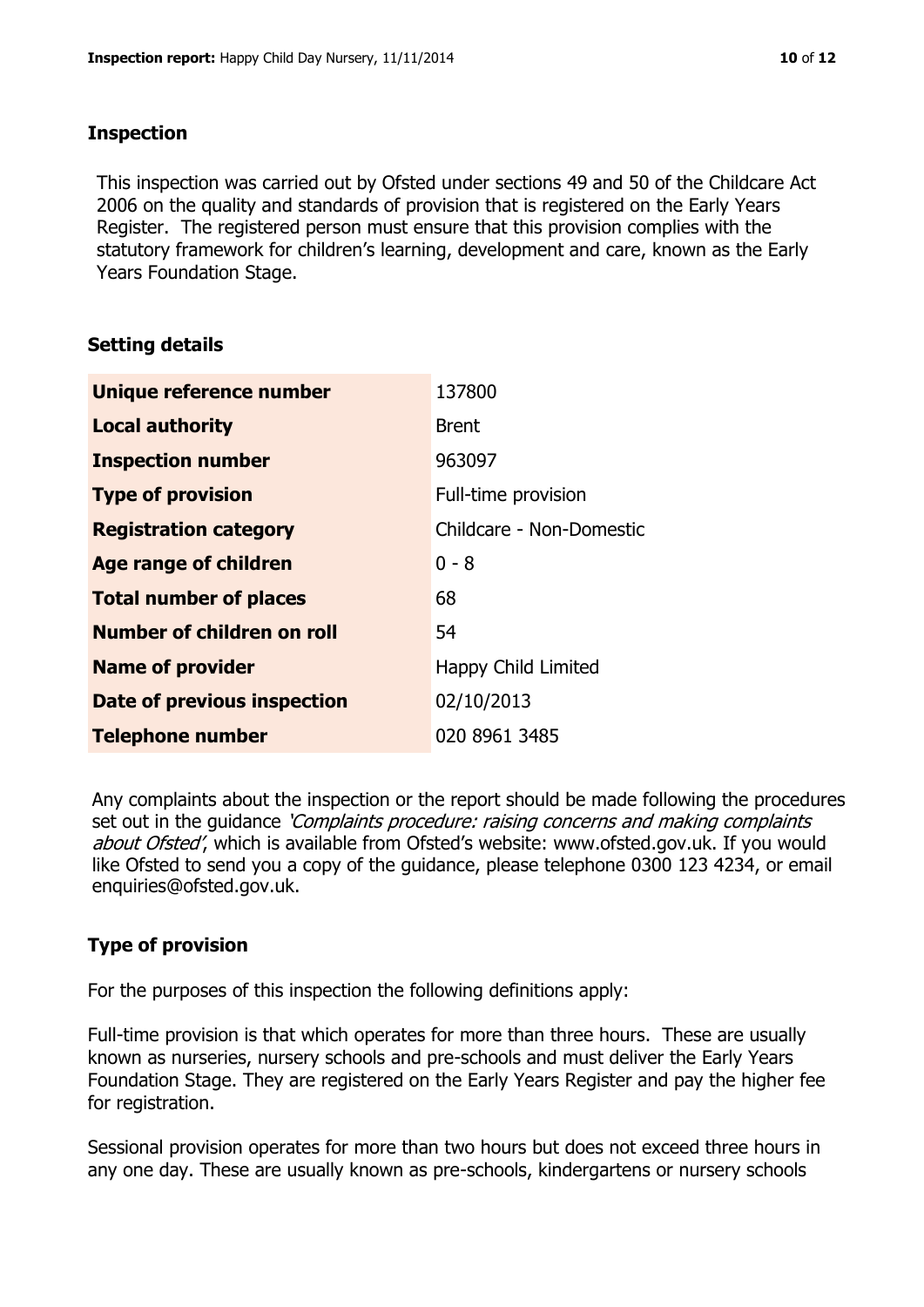and must deliver the Early Years Foundation Stage. They are registered on the Early Years Register and pay the lower fee for registration.

Childminders care for one or more children where individual children attend for a period of more than two hours in any one day. They operate from domestic premises, which are usually the childminder's own home. They are registered on the Early Years Register and must deliver the Early Years Foundation Stage.

Out of school provision may be sessional or full-time provision and is delivered before or after school and/or in the summer holidays. They are registered on the Early Years Register and must deliver the Early Years Foundation Stage. Where children receive their Early Years Foundation Stage in school these providers do not have to deliver the learning and development requirements in full but should complement the experiences children receive in school.